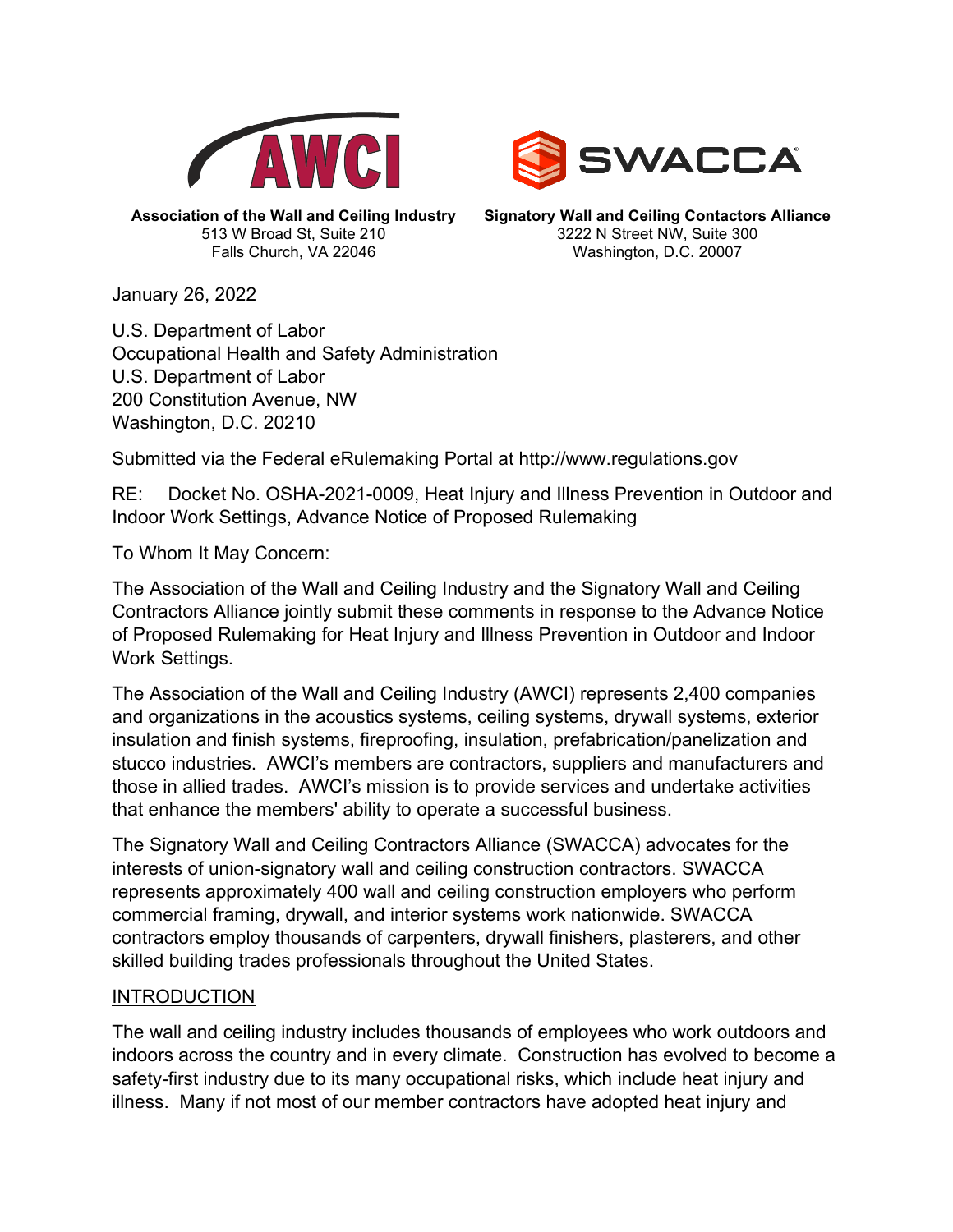illness prevention programs and have years of experience in successfully managing these programs. Our organizations have consulted industry safety experts to develop this response to the Department's Advance Notice of Proposed Rulemaking (ANPRM) regarding Heat Injury and Illness Prevention in Outdoor and Indoor Work Settings.

## **COMMENTS**

*If OSHA pursues a standard for heat injury and illness prevention, a distinct standard should be established for the construction industry through a negotiated rulemaking process.*

Construction is an industry with unique safety risks that requires unique regulation. The Department recognizes this in 29 CFR 1926, which identifies specific work-related risks associated with the construction industry.

Heat injury and illness is unique in construction as compared to other industries because of its varied and variable work environments. Construction work occurs on jobsites that are indoors and outdoors, in open and confined spaces, and in hot and cold environments. The wall and ceiling industry includes indoor and outdoor work, work on or over hot substrates, and work in highly varied and variable environmental conditions. Each of these conditions can occur on the same jobsite and may be encountered by the same employee. Significantly, there is rarely just one employer on a construction jobsite. More often, multiple employers perform different tasks on the same site, sometimes side-by-side, simultaneously.

The heat injury and illness risks in construction are most frequently a result of outdoor environmental conditions as opposed to other heat sources, whether those risks exist in an indoor or outdoor work setting. As a result, unlike many other industries, it can be impossible – not just difficult – to control the temperature of a construction work environment, and that temperature can vary greatly at any given time or location on the site.

Consistency in the construction work environment's temperature can be equally impossible to control. Workers on the same project may encounter highly variable temperatures. Consider, for example, an employee working on the exterior side of a wall assembly as compared to an employee working on the interior side of a wall assembly. Consider the humidity created by a wet material being installed by an employee in one room of a building as compared to an employee installing a dry material in an adjacent room. While other industries no doubt have variable work environments for the same employees in the same location, construction is uniquely variable due not only to the variable environments but also due to the variable scopes of work involved among multiple employers on the same site.

The risk of heat injury and illness in the construction industry is unique from the risks in industries such as agriculture, food service, manufacturing, transportation-warehousing,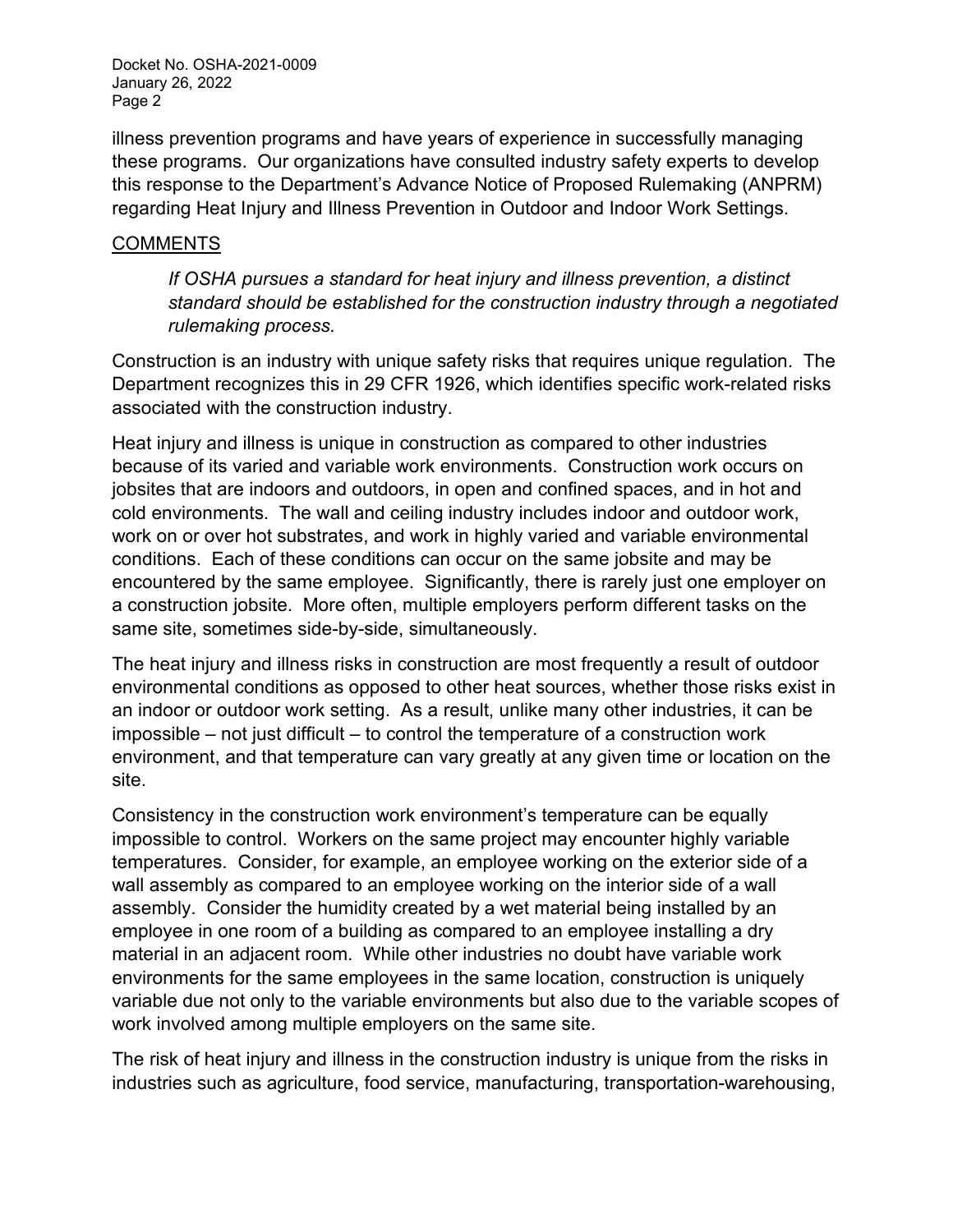and others that face more *consistent* risks that may require *consistent* controls in an environment under a single employer's control.

The basic elements of existing construction industry heat injury and illness prevention programs probably are not particularly unique to the construction industry. Our programs include requirements for employee training, employee acclimatization, access to water, and access to relatively cooler break/rest areas. However, while these same controls can and should be used in other industries, the varied and variable work environments of construction and the presence of multiple employers on most jobsites add complexity to the implementation of these controls that does not exist in other industries. A comprehensive standard developed for all industries is unlikely to be able to successfully take those complexities into account.

The Administrative Procedure Act (APA) establishes a framework for the conduct of negotiated rulemaking to encourage agencies to use the process when it enhances the informal rulemaking process.<sup>1</sup> An agency may establish a negotiated rulemaking committee to negotiate and develop a proposed rule, if the head of the agency determines that the use of the negotiated rulemaking procedure is in the public interest $2$ 

The construction industry has a history of successfully using the negotiated rulemaking process to develop a consensus recommendation, specifically in the case of the development of protections for workers engaged in steel erection through the Steel Erection Negotiated Rulemaking Advisory Committee (SENRAC). In congressional testimony before the House Judiciary Subcommittee on Commercial and Administrative Law, Assistant Secretary of Labor Joseph A. Dear noted, "SENRAC's perseverance led to a major success."[3](#page-2-2) 

The APA specifies seven factors that the head of the agency shall consider in determining whether the use of the negotiated rulemaking procedure is in the public interest:

(1) there is a need for a rule;

(2) there are a limited number of identifiable interests that will be significantly affected by the rule;

(3) there is a reasonable likelihood that a committee can be convened with a balanced representation of persons who—

<span id="page-2-0"></span><sup>1</sup> 5 U.S.C. § 561

<span id="page-2-1"></span> $2$  5 U.S.C. § 563(a)

<span id="page-2-2"></span><sup>3</sup> *Statement of Joseph A. Dear Before the House Judiciary Subcommittee on Commercial and Administrative Law*, 104th Congress (1996), available at https://www.osha.gov/news/testimonies/06271996 (accessed Jan. 25, 2022).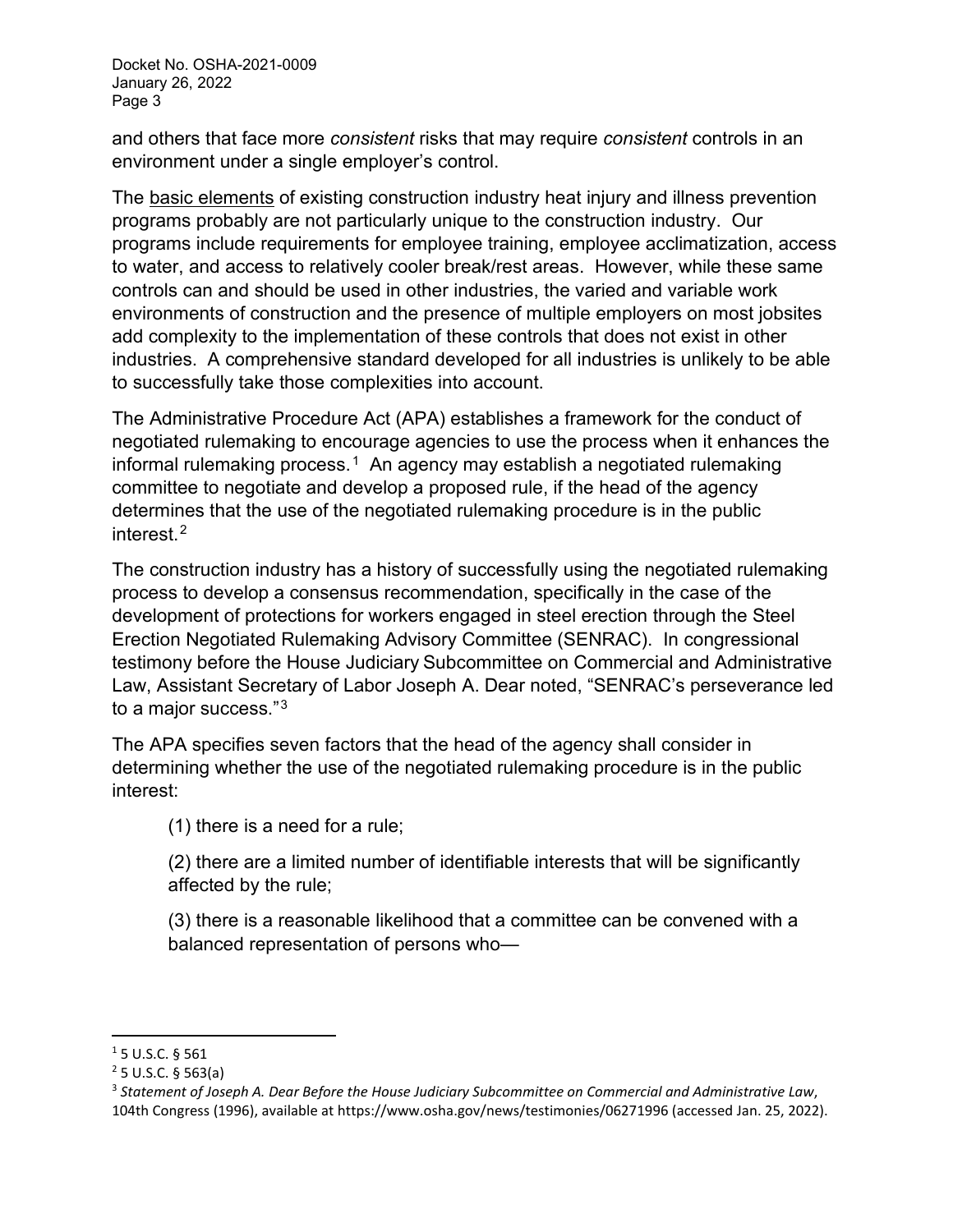(A) can adequately represent the interests identified under paragraph (2); and

(B) are willing to negotiate in good faith to reach a consensus on the proposed rule;

(4) there is a reasonable likelihood that a committee will reach a consensus on the proposed rule within a fixed period of time;

(5) the negotiated rulemaking procedure will not unreasonably delay the notice of proposed rulemaking and the issuance of the final rule;

(6) the agency has adequate resources and is willing to commit such resources, including technical assistance, to the committee; and

(7) the agency, to the maximum extent possible consistent with the legal obligations of the agency, will use the consensus of the committee with respect to the proposed rule as the basis for the rule proposed by the agency for notice and comment.[4](#page-3-0)

Should OSHA pursue a heat injury and heat illness prevention standard, analysis of these factors supports a determination that use of the negotiated rulemaking procedure for a construction-specific heat injury and illness standard is in the public interest.

The need for a construction-specific rule, as opposed to a general standard, is supported by the highly varied and variable work environments of the construction industry, the fact that employees encounter these varied and variable conditions on a regular basis (sometimes on the same day), that multiple employers commonly perform work together on a construction jobsite, and the fact that construction industry occupations have an above-average risk of heat related deaths according to the NPRM.

The APA defines an ''interest'' to mean ''with respect to an issue or matter, multiple parties which have a similar point of view or which are likely to be affected in a similar manner.''[5](#page-3-1) The construction industry is represented by trade associations, labor organizations, and coalitions that frequently work together on issues of interest and could be expected to collaborate in supporting balanced appointments to a construction industry heat injury and illness negotiated rulemaking advisory committee that would adequately represent the interests of all construction industry groups, and who are willing to negotiate in good faith to reach consensus on the proposed rule as has been accomplished previously within the industry.

As to the period of time it might take to reach consensus, the SENRAC example is useful to draw from. That committee met 11 times over 17 months and "hammer[ed] out

<span id="page-3-0"></span> $45$  U.S.C. § 563(a)

<span id="page-3-1"></span> $5$  5 U.S.C. § 562(5)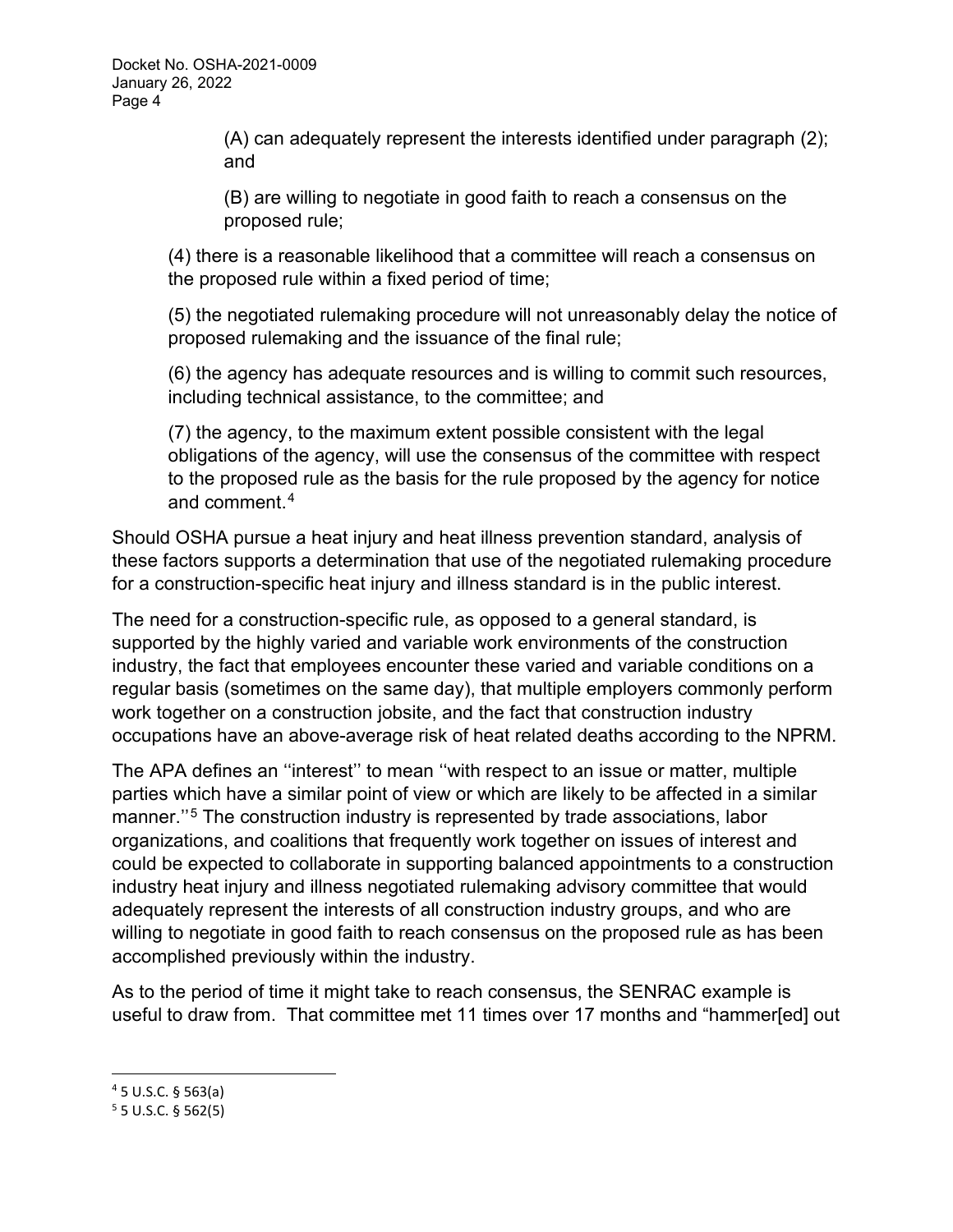long-standing differences that, until negotiated rulemaking, could not be resolved."<sup>[6](#page-4-0)</sup> A SENRAC member subsequently stated, "This is a major success that permitted those who must abide by a government regulation to help write it. Because it was done this way, it will expedite swift voluntary compliance by the industry."<sup>7</sup>

The ANPRM requests responses to 115 specific questions. OSHA is unlikely to receive responses to each of these questions in the related comments. A construction industry heat injury and illness negotiated rulemaking advisory committee would be a far more productive way of gathering feedback.

If OSHA will pursue a heat injury and illness standard, our organizations recommend that the Department establish a negotiated rulemaking advisory committee with construction industry experts to develop a heat injury and illness prevention standard specific to the construction industry.

*If the Department is unwilling to consider a construction-specific heat injuryillness standard, we believe that only a very general standard could be successfully applied across industries.*

The need for a construction-specific heat injury and illness prevention standard, as opposed to an industry-wide standard, is supported by the highly varied and variable work environments of the construction industry, the fact that employees encounter these varied and variable conditions on a regular basis (sometimes on the same day), that multiple employers commonly perform work together on a construction jobsite, and the fact that construction industry occupations have an above-average risk of heat related deaths according to the NPRM. If OSHA instead pursues a rule that covers all industries, the rule must be more basic and general in nature to allow construction industry employers to address the complexities on their jobsites. We offer the following comments based on that possibility:

*A heat injury and illness prevention standard should focus on employee training and awareness.*

In response to question 38 ("What efforts are employers currently taking to prevent occupational heat-related illness in their workplace?"), our industry's experts emphasized that employee training and awareness is the cornerstone of a successful heat injury and illness prevention program. The Department noted in the ANPRM that individual risk factors contribute to the risk of heat-related illness as some individuals are more susceptible to the detrimental effects of heat. Specifically, the ANPRM points out that preexisting health conditions, use of certain medications, fitness level, alcohol consumption, prior heat-related illness, and lack of access to air conditioning in housing can reduce the body's ability to regulate heat and can increase individual risk of heat-

<span id="page-4-1"></span><span id="page-4-0"></span><sup>6</sup> *Statement of Joseph A. Dear Before the House Judiciary Subcommittee on Commercial and Administrative Law*, 104th Congress (1996), available at https://www.osha.gov/news/testimonies/06271996 (accessed Jan. 25, 2022).  $<sup>7</sup>$  Id.</sup>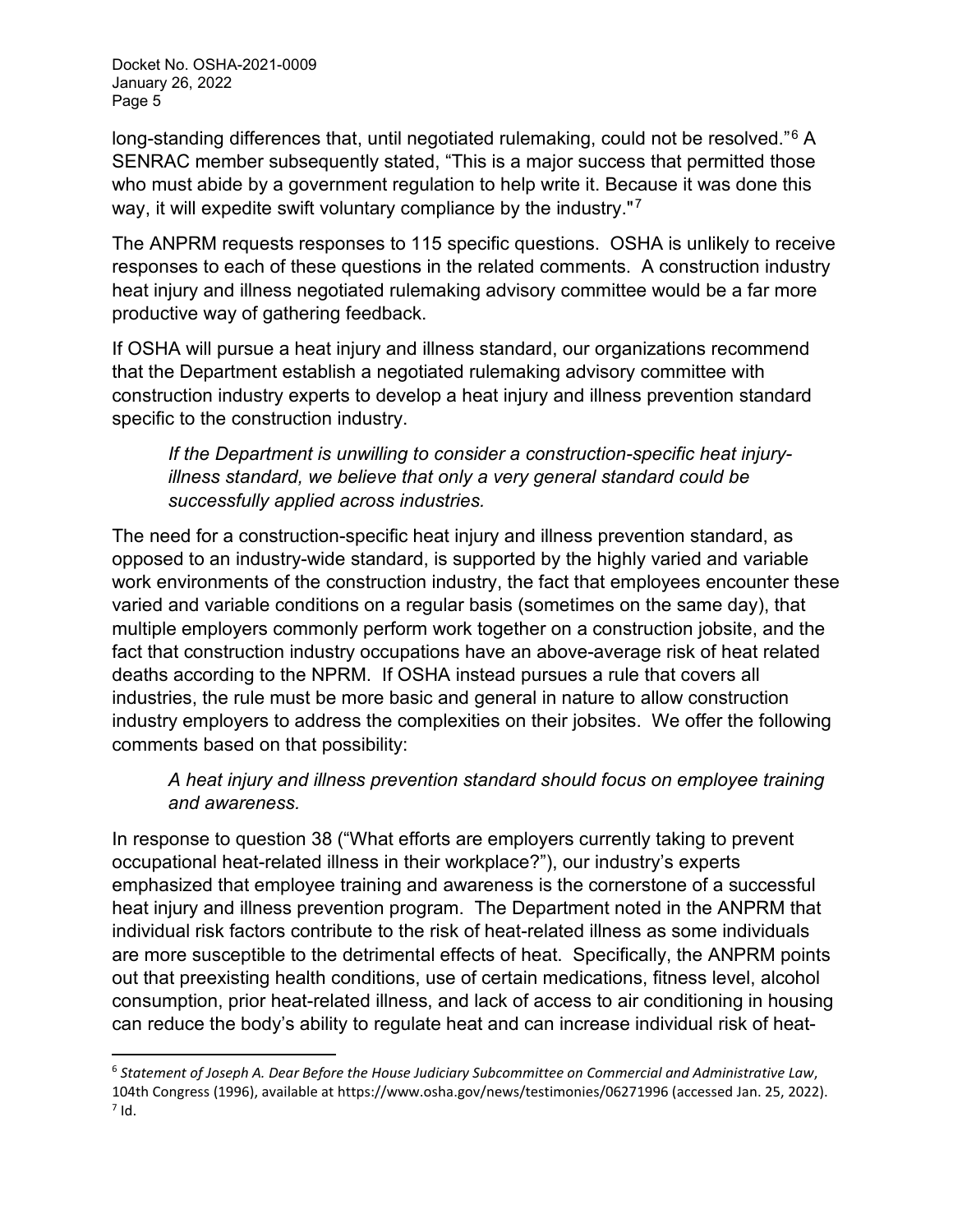related illness. An employer may, but in many cases probably will not be aware of these non-work-related factors. Therefore, employee training and awareness must be a cornerstone of any standard to prevent heat-related illness at work.

Our organizations agree with the Department that an effective heat injury and illness prevention program would include elements on: Assessing heat hazards that may occur at the workplace, acclimatizing new and returning workers, evaluating how and when heat will be measured, and determining what controls will be put into place and what training will be provided to workers and supervisors. Best practices include regular training of employees that will be exposed to conditions that substantially increase the likelihood of heat-related illness, specifically regarding the symptoms of possible heat illness and the appropriate responses.

*The heat index is an appropriate way of measuring environmental conditions. The Wet Bulb Globe Temperature is not practical for use in the construction industry.*

In response to question 40 ("What metrics are currently being used to monitor and assess hazardous heat exposure in the workplace?"), our wall and ceiling industry safety experts agreed that the heat index or the "apparent temperature" is an appropriate tool to evaluate heat levels at a construction work site. The heat index is easily calculated using information available from sources such as the Heat Safety Tool Smartphone App developed by OSHA and NIOSH (for outdoor environments), or from basic, inexpensive, and passive equipment that can be located on a jobsite when an indoor heat index is necessary. In contrast, the Wet Bulb Globe Temperature (WBGT) requires specialized, relatively expensive equipment and/or a trained operator who must actively take repeated readings throughout the day. Therefore, it is impractical to expect the WBGT to be obtained on most construction jobsites. The heat index can and should be adopted as the standard for determining the potential risk of heat injury on a construction jobsite.

*A heat injury and illness standard should be modeled on the National Institute for Occupational Safety and Health (NIOSH) Criteria for a Recommended Standard, Occupational Exposure to Heat and Hot Environments*

In response to question 27 ("Are OSHA's existing efforts and authorities adequate or effective in protecting workers from hazardous heat in indoor and outdoor work settings?"), the wall and ceiling industry recognizes the value and effectiveness of the Heat Safety Tool smartphone app co-developed by OSHA and NIOSH. The app is in use in the wall and ceiling industry now and provides valuable information that is used by our industry safety professionals in implementing their heat illness and injury prevention programs.

The app is based on NIOSH's Criteria for a Recommended Standard, Occupational Exposure to Heat and Hot Environments and includes information about the current